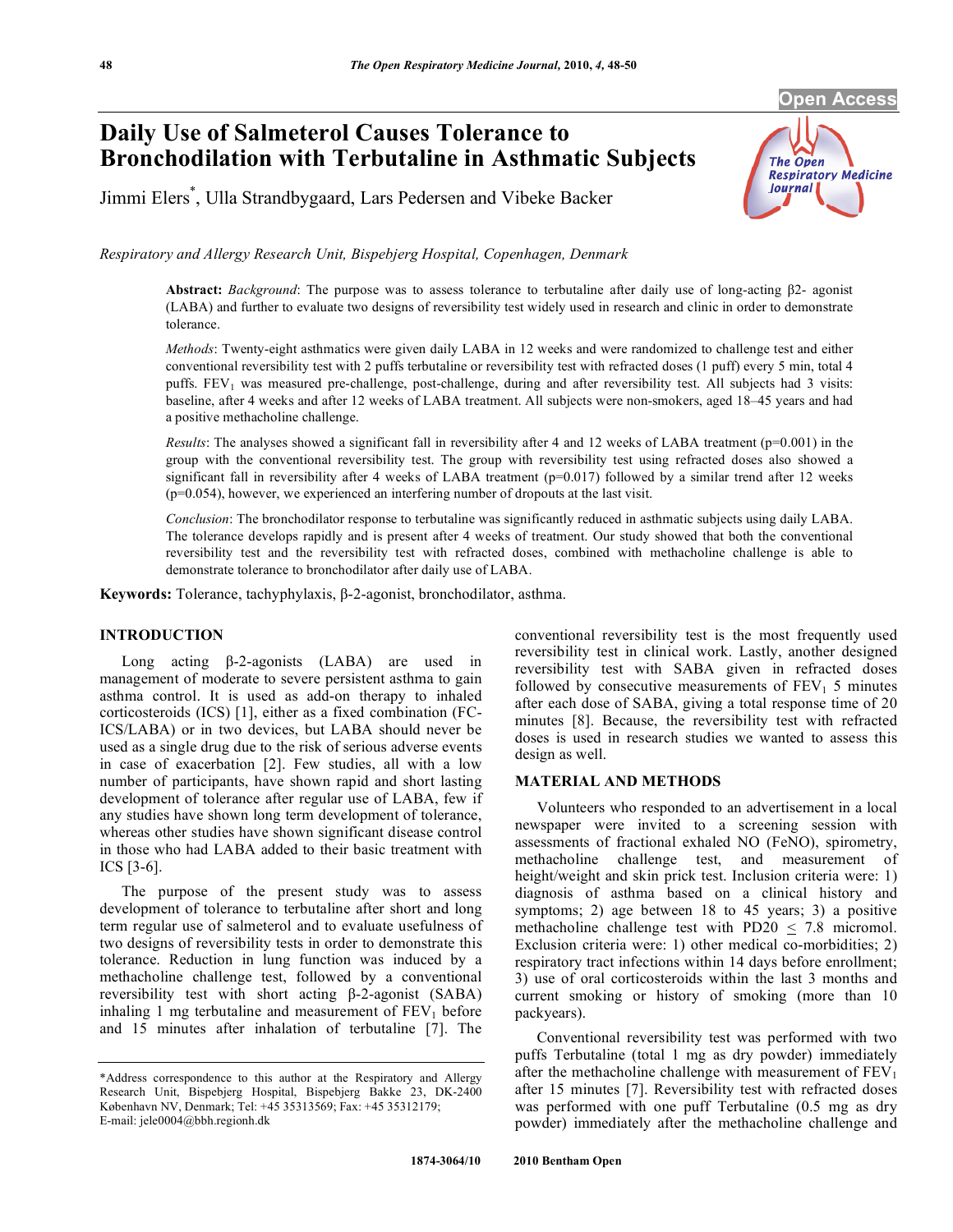one puff after 5, 10 and 15 minutes with measurement of  $FEV<sub>1</sub>$  at 5, 10, 15 and 20 minutes after the challenge [6, 8].

 The present survey was performed as a follow-up study with three visits at week  $0$  (visit 0), 4 (visit 1) and 12 (visit 2). All visits included interview, measurement of FeNO, lung function, methacholine challenge test, reversibility test and at visit 0 validated questionnaires (ACQ and MiniAQLQ) [9]. Subjects received 50 micrograms salmeterol twice daily. All subjects were instructed to start treatment at visit 0 (week 0) and not to take medicine 12 hours before visit 1 (week 4) and visit 2 (week 12). The study medication was salmeterol/fluticasone proprionate 50+250 microgram/dose (Advair Diskus®).

## **ANALYSIS**

 The main outcome was reversibility after methacholine challenge, expressed as the raise in  $FEV<sub>1</sub>$  after 15 min at the conventional reversibility test and after 20 min at the reversibility test with refracted doses. Mean and standard deviations were calculated for the normally distributed data. Paired data were analyzed by paired T-tests. Values of p<0.05 were considered statistical significant and power was set to 80%. Sample size calculations were based on previous studies by using methacholine [6]. The Ethical Committee of Copenhagen, Denmark approved the study, no. H-C-2007- 0132 and written informed consent was obtained from all participants before the first clinical examination.

#### **RESULTS**

 After the screening session twenty-eight of 54 subjects were enrolled and randomized: 14 to conventional reversibility test and 14 to reversibility test with refracted doses. Seven dropouts were recorded during the study, 3 at four weeks, and 4 at 12 weeks.

 Of 28 subjects randomized to the study, 13 subjects were men with 6 and 7 in each group. We found no baseline differences in mean (SD) between participants in the conventional and refracted group in age (32 (8) *vs* 30 (10) years respectively), FEV<sub>1</sub> (3.50 L (0.97) *vs* 3.22 L (0.63) respectively), and FEV1/FVC (75% (8) *vs* 79% (10) respectively). None of the subjects in the group with conventional reversibility test used daily ICS, while 7 subjects in the group with reversibility test with refracted doses used daily ICS. At baseline ACQ median was 1.88 and miniAQLQ median 5.48 in conventional reversibility test group and ACQ median was 1.72 and miniAQLQ 5.69 in the group with reversibility test with refracted doses.

 FeNO was 41.5 ppb (visit 0), 19.1 ppb (visit 1), and 21.7 ppb (visit 2) in conventional reversibility test group. In the group with reversibility test with refracted doses FeNO was 32.1 (visit 0), 21.2 (visit 1), and 21.3 (visit 2).

 There was no significant clinical or statistical difference in pre-challenge mean (SD)  $FEV_1$  (L) between the visits within the groups: 3.50 (0.97), 3.67 (1.05), 3.78 (0.93) respectively in conventional reversibility test *vs* 3.22 (0.63), 3.16 (0.38), 3.19 (0.28) respectively in the reversibility test with refracted doses.

At the three visits the mean  $(SD)$  FEV<sub>1</sub> (L) after bronchial challenge was 2.63 (0.72), 2.83 (0.80), 2.93 (0.76) respectively in the conventional reversibility test and 2.54

(0.48), 2.49 (0.42), 2.50 (0.36) respectively in reversibility test with refracted doses. This corresponds to a mean reduction in  $FEV_1$  during provocation of 0.87 L, 0.84 L, 0.85 L respectively in conventional reversibility test and 0.68 L, 0.67 L, 0.69 L respectively in reversibility with refracted doses, although receiving ICS treatment during a 12 weeks period.

 In the group with conventional reversibility test there was a significant reduction in reversibility after methacholine challenge at visit 1 compared to visit 0, i.e. after regular treatment with LABA with the mean difference in  $FEV<sub>1</sub>$  after reversibility 0.56 L with CI (0.26 – 0.85) ( $p = 0.001$ ). The mean difference in  $FEV_1$  after reversibility at visit 2 compared to visit 0 was  $0.61$  L with CI  $(0.37 - 0.84)$ ( $p=0.001$ ). If expressed as percentage of reduction in  $FEV<sub>1</sub>$ after reversibility the mean difference between visit 1 and 0 was 21% with CI  $(10 - 32)$  (p=0.001) and between visit 2 and 0 was  $24\%$  with CI (12 – 36) (p=0.001).

 We observed a significant reduction in reversibility with refracted doses after methacholine challenge at visit 1 compared to visit 0. Mean difference in  $FEV<sub>1</sub>$  after reversibility was 0.26 L with CI  $(0.06 - 0.47)$  (p=0.017). There was no significant difference in reversibility at visit 2 compared to visit 0, however, we experienced an interfering numbers of dropouts at the last visit. Mean difference was 0.28 L with CI ( $-0.007 - 0.56$ ) ( $p=0.054$ ). During the study the two groups received identical medication. There is no explanation for the dropouts at the last visit in one group.

#### **DISCUSSION**

 Our study has shown that regular use of salmeterol results in decreased response to terbutaline after methacholine challenge, i.e. tolerance to bronchodilator. This confirms previous findings by Hancox *et al.* [8-10], whom found that eight asthmatics showed development of tolerance after one week of LABA treatment. The present findings show, that giving a combination of ICS and LABA does not protect towards development of decrease in lung function during provocation, and furthermore no protection of FC-ICS/LABA was found towards development of tolerance during a sufficient period of treatment of 4 and 12 weeks, which confirms previous findings [10].

 The new perspective in evaluation of two types of reversibility test shows that the conventional reversibility test is a valid method to detect tolerance to LABA. The conventional reversibility test is widely used in the clinical work, whereas the method mostly used in research is reversibility test with refracted doses of SABA.

 In conclusion, we found that asthmatic subjects on fixed combination of ICS and LABA are in risk of developing treatment resistant decrease in lung function.

## **ACKNOWLEDGEMENTS**

 We thank all the participants for taking part of this study. The study was supported by research grant from GlaxoSmithKline.

#### **REFERENCES**

[1] Bateman ED, Hurd SS, Barnes PJ, *et al*. Global strategy for asthma management and prevention: GINA executive summary. Eur Respir J 2008; 31: 143-78.